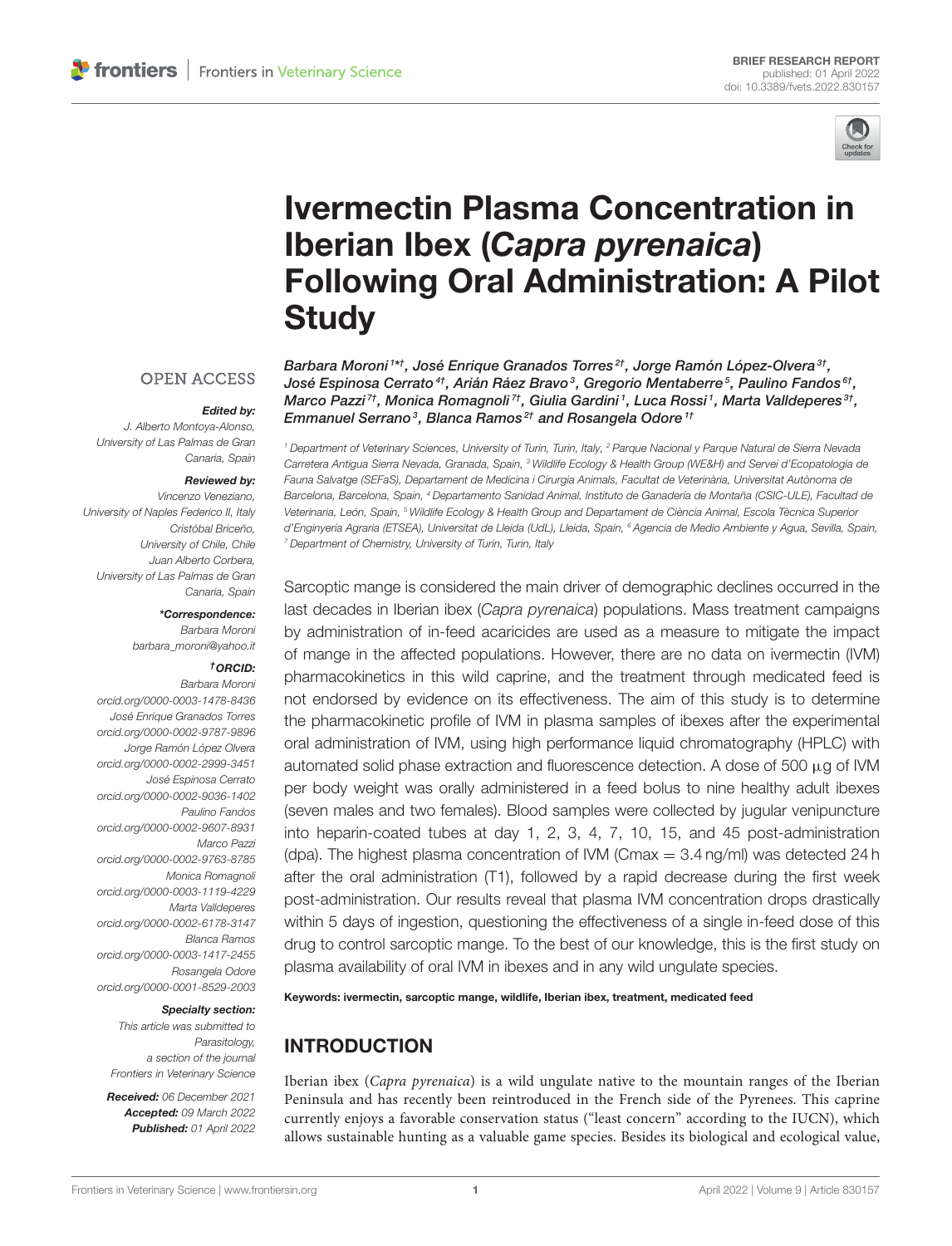ibex trophy hunting and the associated related tourism represent a significant source of revenue for remote and disadvantaged rural communities in Spain [\(1\)](#page-5-0). As for the majority of large herbivores in Europe, the hunting quotas are established by public conservation agencies, based on the estimated population size, although hunting is banned in specific protected areas such as National Parks [\(2,](#page-5-1) [3\)](#page-5-2).

Since the late eighties of the twentieth century, free-ranging Iberian ibex populations suffered from epidemic waves of sarcoptic mange, a contagious skin disease caused by the burrowing mite Sarcoptes scabiei. After the epidemics, mange has remained endemic in all the populations affected. Devastating demographic effects have been recorded in naïve herds, including mortality rates over 90% [\(4,](#page-5-3) [5\)](#page-5-4). Sarcoptic mange is now considered the main driver of short to medium term population declines in this wild ruminant [\(6\)](#page-5-5).

Control of sarcoptic mange epizootics in wildlife is challenging. Amongst other measures like non–intervention (laissez-faire), massive lethal control, and selective culling of clinically-affected animals [\(7\)](#page-5-6), individual and mass treatments with acaricides have been proposed and empirically implemented at local scale with unknown success [\(8\)](#page-5-7). However, beyond ethical considerations, treating free-ranging wildlife has disadvantages, such as the impracticability of drug administration on a large population scale, and the potential environmental contamination with drug residues [\(9,](#page-5-8) [10\)](#page-5-9). In Spain, the lack of shared protocols among regions to tackle the population decline caused by sarcoptic mange in exposed wild ruminants has promoted the empirical use of acaricides massively administered through medicated mixture feed [\(6\)](#page-5-5). Nevertheless, no studies support the actual effectiveness of this common practice. In fact, essential gaps in knowledge need to be filled before considering oral mass treatments as a possible control measure for the management of sarcoptic mange in free-ranging Iberian ibex and other susceptible wild ruminants [\(11,](#page-5-10) [12\)](#page-5-11). Among the knowledge gaps to fill before implementing any in-field treatment, the pharmacokinetics of orallyadministered candidate acaricides in the target hosts are crucial. Pharmacokinetic is the keystone to establish effective drugs, dosages, vehicles, frequency of administration, number of feeding points according to surface area and population, and uptake rates of medicated feed that should be reached in order to obtain a mass effect limiting the impact of the disease under field conditions. Difficulties in recruiting, maintaining and repeatedly handling Iberian ibexes have, so far, understandably limited the necessary trials.

In captive wild ruminants, the macrocyclic lactone ivermectin (IVM) has been used against S. scabiei infection at dose rates of 200–400 µg/kg, and repeated subcutaneous administrations were necessary to eliminate severe clinical signs [\(8\)](#page-5-7). Oral administration has also been described in wild free-ranging animals [\(6,](#page-5-5) [8,](#page-5-7) [13\)](#page-5-12); nevertheless, the plasma concentration in treated individuals, and the drug plasma therapeutic concentrations against sarcoptic mange were unknown, as well as the proportion of individuals having access to medicated

**Abbreviations:** IVM, ivermectin; HPLC, high pressure liquid chromatography.

feed. In domestic ruminants, interspecies and intra-species variability in IVM pharmacokinetics has been observed. In domestic goat, a greater plasma clearance of IVM leads to lower plasma concentrations than in cattle and sheep, regardless of the route of drug administration [\(14\)](#page-5-13). After oral administration, IVM bioavailability is about four times greater and plasma concentrations can be detected longer in sheep than in goats [\(15\)](#page-5-14). Moreover, IVM pharmacokinetics may depend on sex and age, and the presence of rumen digesta significantly influences the systemic availability of the drug [\(16\)](#page-5-15).

The main findings related to domestic ruminants and the paucity of data concerning wild species recommend caution when extrapolating treatment protocols (e.g., dose and formulation) from one species to another and, as a consequence, extended pharmacokinetic data in target animal species are much-needed to avoid drug misuse. Therefore, the aim of the present experimental study is to begin filling the existing knowledge gaps by exploring, for the first time, the pharmacokinetic profile of a single oral dose of IVM in Iberian ibexes.

## MATERIALS AND METHODS

#### Animals

Nine adult healthy Iberian ibexes (seven males and two females, age ranging 1–5 years) were captured in Sierra Nevada Natural Space as part of the regular management of the species and transferred to the "Iberian ibex stock reservoir El Toril", in Dílar, Granada (37°02<sup>'</sup>-7°03<sup>'</sup>N, 3°22<sup>'</sup>-3°33<sup>'</sup>W), southern Spain [\(17\)](#page-5-16). The ibexes were kept isolated from the rest of the reservoir ibex population during all the study period. Average weight was 19 kg for females and 26 kg for males. The study was approved by the Ethics on Animal Welfare Committee of the University of Jaén and authorized by the Dirección General de Producción Agrícola y Ganadera of the Consejería de Agricultura, Pesca y Medio Ambiente of the Junta de Andalucía (Ref: SA/SIS/MD/ps/October 25, 2012). The Sierra Nevada National and Natural Park Administration also approved this study.

## Pharmacotherapy and Blood Sample Collection

After an acclimation period of at least 1 month in the experimental facilities, an ad hoc formulated bolus containing 0.5 mg of IVM per kg of body weight was orally administered to each ibex. For this, specialized wildlife operators physically immobilized, blindfolded, and administered the boluses to the ibexes using commercial applicators. Blood samples (20 ml) were collected from the jugular vein into heparin-coated vacutainers just prior to drug administration (time 0) and 1 (T1), 2 (T2), 3 (T3), 4 (T4), 7 (T5), 10 (T6), 15 (T7), and 45 (T8) days after the bolus administration (dpa). Plasma was obtained immediately after the blood collection by centrifugation at 2,000 g for 20 mins and stored in 2 ml containers at −80◦C until analyzed.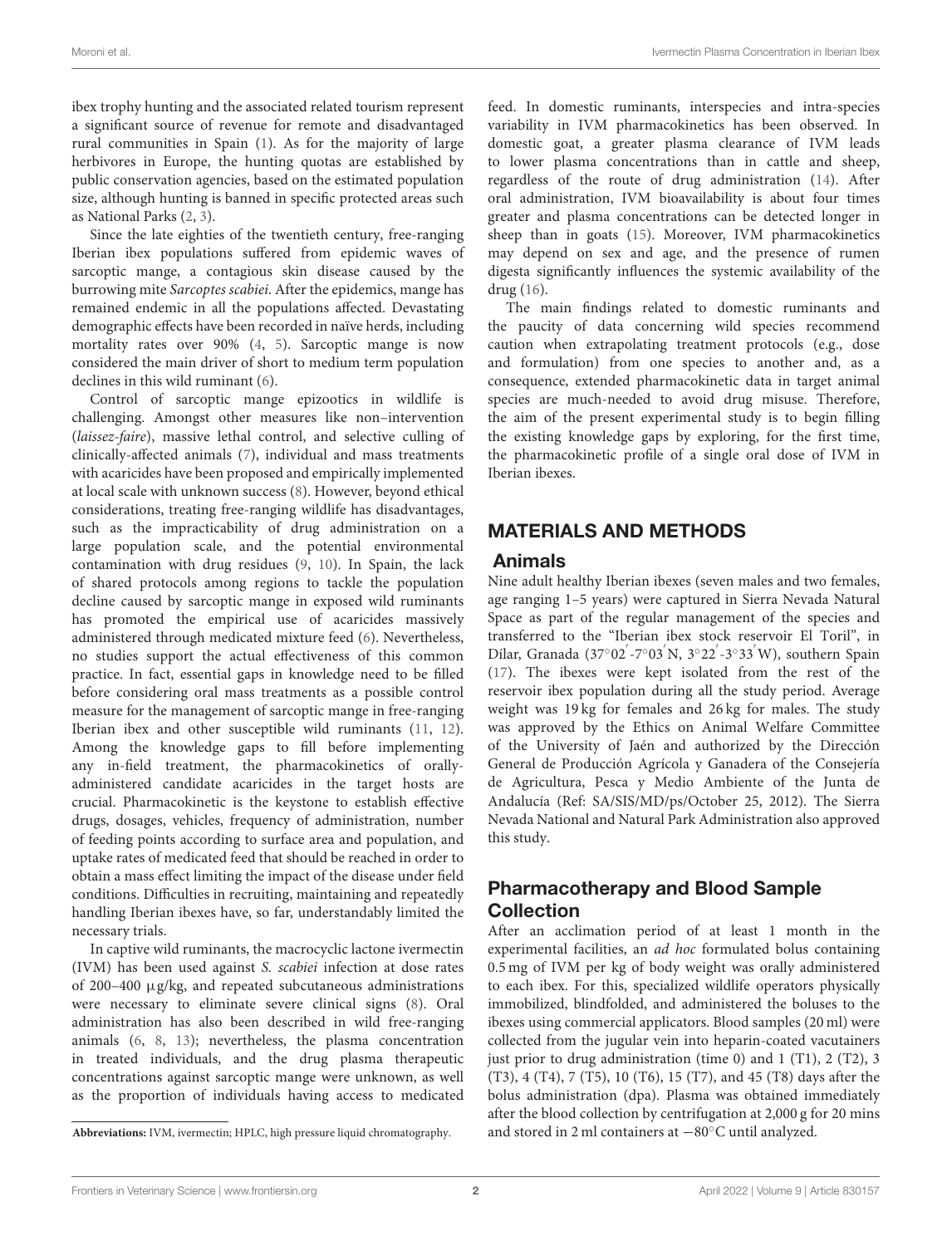## Chemical Extraction, Derivatization and HPLC With Fluorescence Detection

IVM was analyzed in the plasma samples by high performance liquid chromatography (HPLC) with automated solid phase extraction and fluorescence detection following a validated method previously described [\(18\)](#page-5-17). Briefly, 1 ml plasma aliquot was mixed with 5 ng internal standard abamectin and vortexed. The solution was mixed with 1 ml acetonitrile/water solution (4:1) for 30 mins and then centrifuged at 17,000 g at room temperature for 5 mins. The resultant supernatant was applied at 10 mg/ml to a cartridge (Strata-X 33  $\mu$ m Polymeric Reversed Phase, Phenomenex, Torrance, CA, US), previously activated with 1 ml methanol and 1 ml of water. Elution was performed with 1.3 ml methanol. The dried residue was dissolved in 100 µl N-methylmidazole solution in acetonitrile (1:2) and derivatized with 150 µl trifluoroacetic anhydride solution in acetonitrile (1:3).

A 100-µl aliquot of the derivatized samples was injected into the chromatograph. The mobile phase consisted of acetic acid 0.2% in water/methanol/acetonitrile (10:40:50) pumped at a flow rate of 1.4 ml/min through a column (Gemini C18, 150 x 4.6 mm, Phenomenex) with fluorescence detection. Fluorescence detection (RF 2000 Fluorescence Detector, Dionex) was performed at 365 nm excitation and 475 nm emission wavelength. Recovery rate was calculated for each sample through internal standard recovery correction.

#### Data Analysis

A Linear Mixed Model (LMM with a normal error distribution and identity link function) was fitted to explore the pharmacokinetics of plasma IVM concentrations (ng/ml, logtransformed) in the study ibexes. Time since drug administration was included as fixed factors whereas ibex identity as a random intercept term in the LMM [\(19\)](#page-5-18). For the mixed models we used the library lme4 1.1-15 version [\(19\)](#page-5-18), whereas the library MuMIn 1.43.6 version [\(20\)](#page-5-19) was employed to assess the marginal and conditional contribution of the fixed and random terms [\(21\)](#page-5-20). All the statistical analysis were performed with R Statistical Software 4.1.0 version [\(22\)](#page-5-21).

#### RESULTS

The limit of quantification was 0.2 ng/ml. Although IVM was detected in plasma from dpa 1 to dpa 45, mean plasma IVM concentration dropped from the initial 3.40 ng/ml in dpa 1 to 0.63 ng/ml in dpa 4 (**[Figure 1A](#page-3-0)**), and stabilized thereafter around 0.25 ng/ml. This temporal decrease ( $\beta = -0.4$ , SE = 0.04, t  $= -11.11$ , p-value < 0.01) explained 61% of the plasma IVM concentration variability in the ibexes of the study. Moreover, the individual contribution to the observed patterns was 8% (**[Figure 1B](#page-3-0)**).

The pharmacokinetic values of orally-administered IVM in the Iberian ibexes are reported in **[Table 1](#page-3-1)**. No adverse response was observed throughout the study.

## **DISCUSSION**

To the best of our knowledge, this is the first study investigating the pharmacokinetic profile of orally administered IVM in Iberian ibex and in any wild ruminant species. The controlled conditions of the experiment will allow the use of the results as reference for future experimental scenarios and/or field studies. Sarcoptic mange has been pharmacologically treated in captive wildlife, and some experiences in freeranging wildlife populations have also been carried out, mostly empirically [\(8,](#page-5-7) [10,](#page-5-9) [23\)](#page-5-22).

However, the complete eradication of mange from a population in endemic areas through pharmacological control strategies has been never achieved and so far deemed as unrealistic or inconclusive [\(10\)](#page-5-9).

Literature is poorly informative on the efficacy of different doses of orally administered macrocyclic lactones for the treatment of sarcoptic mange in wild ruminants [\(8\)](#page-5-7). Hence, the IVM dose in this study (0.5 mg/kg) must be intended as an empiric trade-off between a limited number of relevant sources. Amongst them, Yeruham and colleagues [\(24\)](#page-5-23) successfully treated five ruminant species affected by sarcoptic mange in zoo gardens, including the Nubian ibex (Capra nubiana), a close relative of the Iberian ibex. Their protocol provided for the administration of an oral dose of 0.2 mg/kg of IVM for three consecutive days repeated three times at 2 week intervals. This protocol is clearly unfit for mass use under free-ranging conditions, since regular access of target wildlife to medicated feed is far from being guaranteed; nevertheless, the results are encouraging with respect to possible oral treatment options in Sarcoptes-exposed wild ruminants. Moreover, Leon-Vizcaino and colleagues [\(25\)](#page-5-24) showed that 0.4 mg/kg of subcutaneously administered IVM were preferable to 0.2 mg/kg for the treatment of spontaneously infested Iberian ibex, and Foreyt [\(26\)](#page-5-25) reported the successful infeed use of IVM for 7 consecutive days at the dose of 1 mg/kg for the treatment of Rocky Mountain bighorns (Ovis canadensis) experimentally infested with Psoroptes mites. The 0.5 mg/kg IVM dose in our study took into account the above findings, the lower antiparasitic efficacy of oral IVM when administered at the same dosage recommended via subcutaneous inoculation [\(27\)](#page-5-26) and, prospectively, the individual variability in medicated food intake by free-ranging wild ruminants.

This study revealed that IVM plasma concentrations in orally-treated Iberian ibexes drop drastically within four dpa. Not surprisingly, the oral route leads to lower IVM plasma concentrations compared to those reached after a subcutaneous administration [\(28\)](#page-5-27), likely due to the binding to the particulate phase of digesta [\(14,](#page-5-13) [29\)](#page-5-28). Moreover, the binding of IVM to plasma albumin and lipoproteins should be taken into account especially in animals with chronic stages of sarcoptic mange usually showing emaciation and poor body condition, in which a decrease in plasma proteins (thus a higher free fraction of IVM in the plasma), might be more likely associated to an unsuccessful treatment [\(14\)](#page-5-13).

The maximum drug concentration and bioavailability found in Iberian ibex (3.40  $\pm$  ng/ml) were lower than those described in goats (6.03  $\pm$  0.95; 15.85  $\pm$  5.29 ng/ml, respectively) after the oral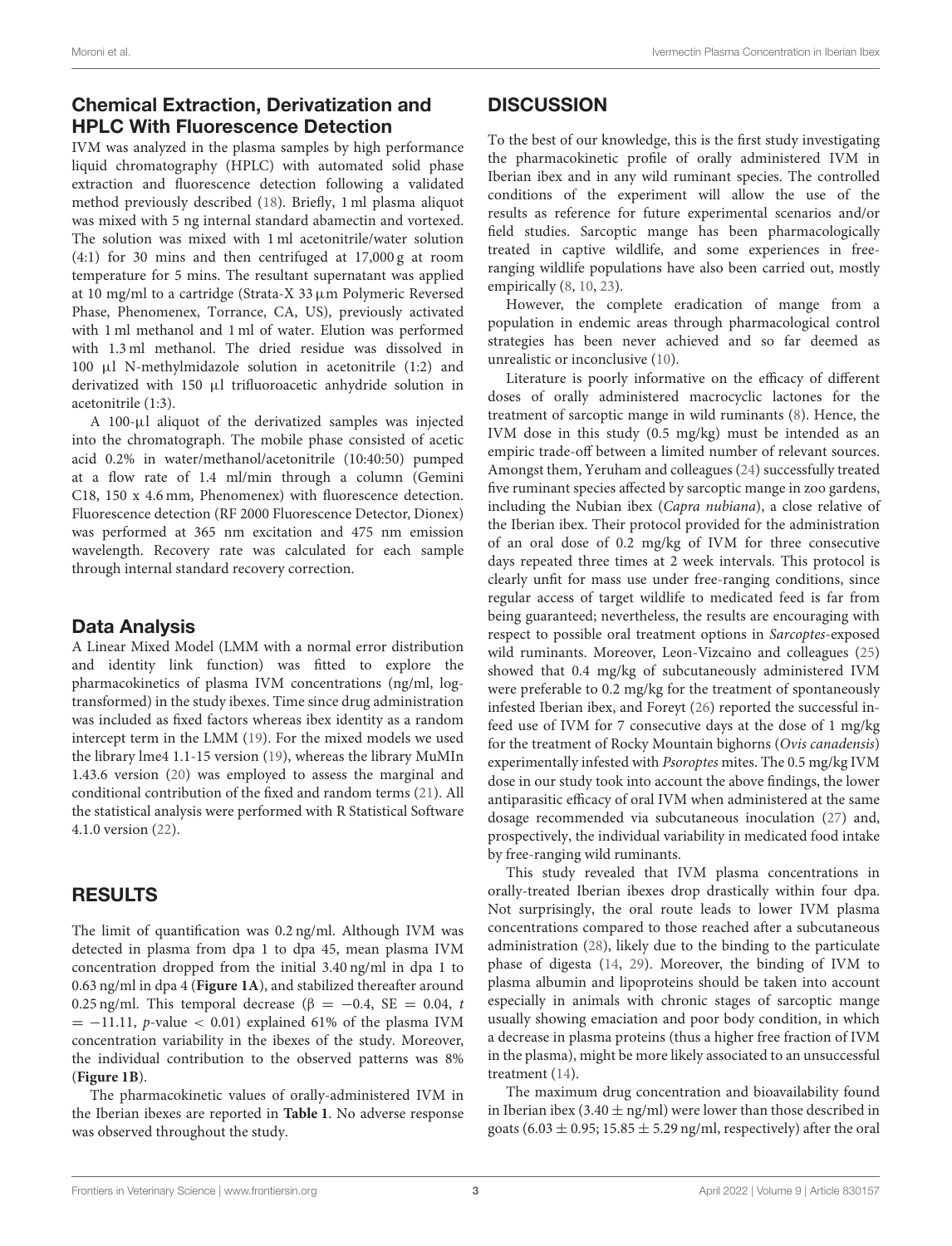

<span id="page-3-1"></span><span id="page-3-0"></span>**TABLE 1** | Ivermectin pharmacokinetic values in plasma of the experimental Iberian ibexes after the oral administration of a 0.5 mg/kg dose.

|              | Cmax $(ng/ml)$ Tmax $(days)$ AUC $(days \cdot ng/ml)$ Tlast $(day)$ MRT $(days)$ |    |       |
|--------------|----------------------------------------------------------------------------------|----|-------|
| $3.40 + 1.2$ | 21 27                                                                            | 45 | 30.80 |

Cmax, maximum concentration; Tmax, time for maximum concentration; AUC, Area Under Curve; Tlast, time of last detection of ivermectin; MRT, mean residence time.

administration of an IVM dose of 0.2 mg/kg [\(30,](#page-5-29) [31\)](#page-5-30). By contrast, the time to maximum concentration (1 day) was consistent with previous reports of oral administration in other medium-sized ruminants, sheep (1.7 day), goat (2.8 days), and reindeer (2 days for oral mixture, 1 day for oral paste) [\(15,](#page-5-14) [18,](#page-5-17) [28\)](#page-5-27). By comparing two different oral formulations in reindeer, Oksanen et al. [\(28\)](#page-5-27) found a lower relative plasma availability for a paste than for an oral liquid drench formulation, which could also partially explain the lower values observed in this study. The solid bolus formulation used in this study does not appear in previous similar trials, but we deemed it: i) better representative, than a liquid drench, of the medicated pellet administration that is already empirically used in Iberian ibex [\(32\)](#page-5-31); ii) better suited to provide an accurate and precise IVM dosing than medicated pellets.

Several factors known to influence drug absorption and bioavailability may explain the interindividual variability in IVM plasma concentrations, observed in particular at T1-T4 [\(33\)](#page-6-0). Nevertheless, as anticipated, the variability could be even greater under field conditions (e.g., mass-delivery treatment schemes with delivery of medicated feed), thus the variability in the IVM plasma concentrations reached should likely be greater due to inter-individual variability in medicated food intake, with unpredictable consequences on IVM efficacy. The antiparasitic action of macrocyclic lactones is related to their plasma concentrations, and more specifically to the bioavailability [\(34\)](#page-6-1). On the other hand, due to its high lipophilic nature, IVM is widely distributed within the body in all species, with highest concentrations achieved in liver and adipose tissue, where it tends to accumulate [\(14\)](#page-5-13). This might explain the rapid drop of IVM observed in the plasma of Iberian ibexes in this study, as well as the long MRT (30.8), pointing to a possible quick deposit in other tissues. Interestingly, it has been experimentally observed that IVM is detectable in the skin of scabietic pigs for at least 10 days after a single oral administration of 0.2 mg/kg [\(35\)](#page-6-2).

Therapeutic or effective threshold for IVM plasma concentrations against sarcoptic mange has not been defined in any ruminant model. In cattle, the minimum IVM blood concentration for anthelmintic activity against nematodes ranges from 0.5 to 1 ng/ml [\(36\)](#page-6-3). By contrast, a higher therapeutic threshold level (8 ng/ml) has been suggested after a subcutaneous injection of 0.6 mg/kg long-acting IVM against common bovine ticks (Boophilus spp) [\(37\)](#page-6-4), showing that therapeutic blood levels may depend, among others, on the animal species and related metabolism, as well as the target parasite. Moreover, the therapeutic efficacy and the associated threshold of IVM plasma concentrations may vary depending on the severity of sarcoptic mange, with the most affected individuals being less responsive to the therapeutic effect, thus requiring a higher dosage to eliminate the mite and heal [\(30\)](#page-5-29), as shown in other animal species [\(31\)](#page-5-30).

The efficacy of IVM plasma concentrations against S. scabiei in Iberian ibex and other wild ungulate species should be further investigated, also considering that underdosing is a recognized driver for the development of resistance to endo and ectoparasiticides [\(8,](#page-5-7) [10,](#page-5-9) [38,](#page-6-5) [39\)](#page-6-6). At present, resistance of S. scabiei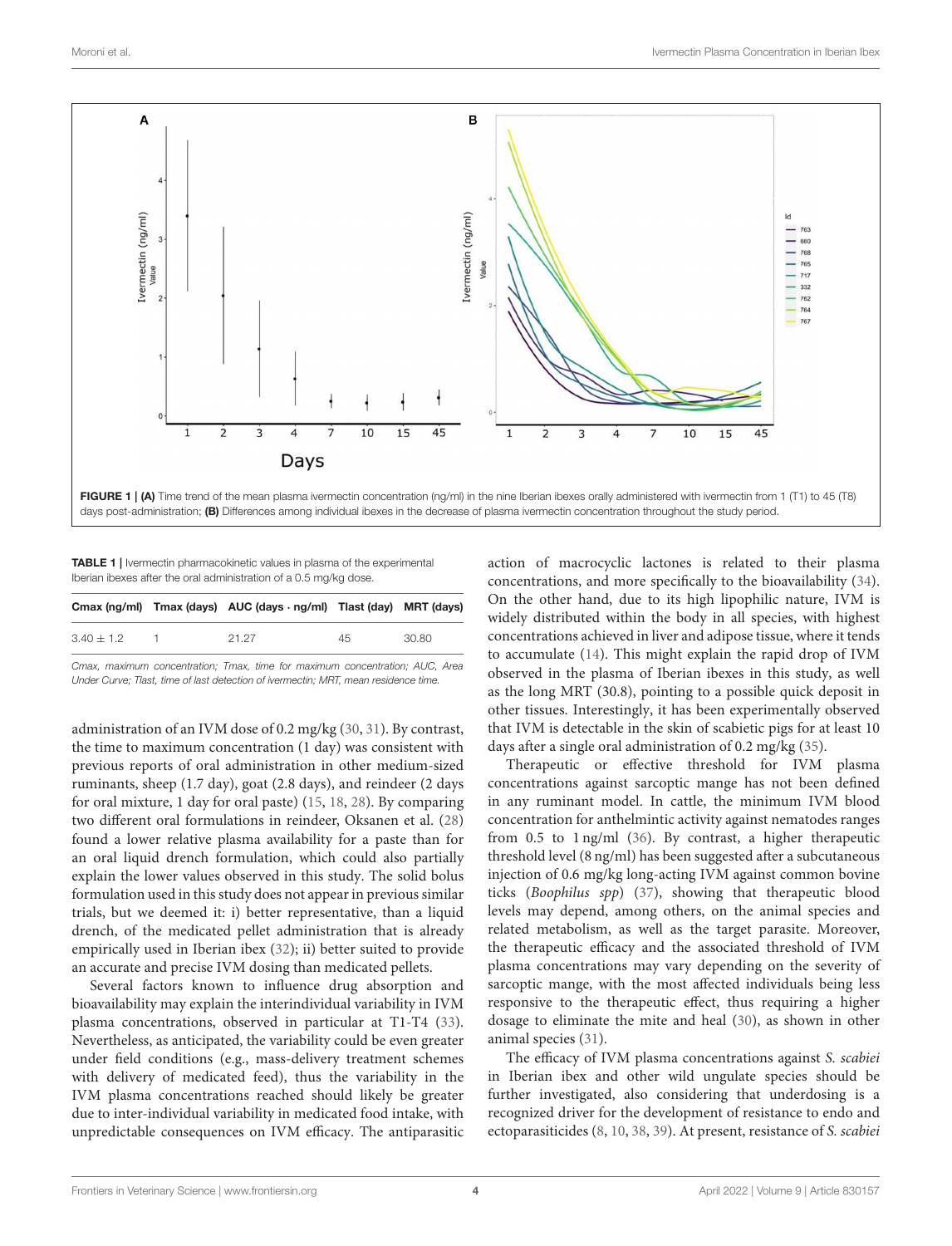against IVM has been described both, in vitro and in vivo, limited to human model [\(40,](#page-6-7) [41\)](#page-6-8). In the particular case of sustained oral administration of IVM to free-ranging Iberian ibexes, resistance to the drug could be also developed by generalist nematodes of the digestive tract, eg the blood-feeding Haemonchus contortus, that may be cross-transmitted with sympatric sheep and goats [\(32,](#page-5-31) [42\)](#page-6-9). This could result in negative herd health management issues at the wildlife/livestock interface [\(23\)](#page-5-22).

Some limitations of the present study include the relatively low number of dosed individuals and the absence of time points within the first 24 h post treatment, which would have provided more precise information concerning IVM absorption rate and plasma maximum concentrations.

The pharmacological treatment of sarcoptic mange in wildlife is a complex and controversial management measure, with absence or paucity of protocols regarding dosage, administration times, density of medicated baits per surface or animal population unit, and a lack of knowledge on the pharmacokinetics of macrocyclic lactones in most wildlife species, on the chances for resistance to appear due to underdosage and on the potential environmental consequences of the massive release of antiparasitic drugs in the environment [\(8,](#page-5-7) [10,](#page-5-9) [43–](#page-6-10)[45\)](#page-6-11). In Iberian ibex, traditional management has mostly relied in decreasing host density and/or the selective culling of affected individuals [\(7,](#page-5-6) [46\)](#page-6-12). However, short-term strategies including the non-selective mass administration of medicated feed to affected ibex populations has also been tried, with little or no effect on the disease prevalence and demographic impact [\(6,](#page-5-5) [47,](#page-6-13) [48\)](#page-6-14). The rapid drop of plasma IVM concentration in Iberian ibex after a single oral dose found in this study, and the lack of published results on therapeutic trials with oral IVM in scabietic free-ranging individuals suggest caution in promoting the mass delivery of IVM medicated pellets as a measure to efficiently control sarcoptic mange at the individual and population level in this wild caprine. The epidemiological effects of partially ineffective treatment strategies could even be opposite, by lengthening the infective stage of the individuals affected by sarcoptic mange and therefore increasing the dissemination and spread of the disease [\(25\)](#page-5-24), potentially to other mammal species too [\(12,](#page-5-11) [49\)](#page-6-15). Moreover, aspects such as the proportion of the target population actually receiving the treatment, the access to the drug by non-target species, and the environmental effects of the massive release of IVM in the environment, are still in need to be thoroughly investigated and controlled [\(8,](#page-5-7) [10\)](#page-5-9). A major concern is that IVM and its metabolites are mainly eliminated in the feces of treated individuals [\(50\)](#page-6-16), with potential impact of the residues on the biology and reproduction of dung invertebrate fauna [\(45,](#page-6-11) [50\)](#page-6-16).

In vitro and in vivo studies carried out with Sarcoptes mites var. suis showed that moxidectin concentration required to kill 50% of mites was lower than that of IVM, and that a single dose of moxidectin or fluralaner were more effective than two consecutive of IVM, suggesting that IVM should be soon replaced in the treatment approach for sarcoptic mange [\(35,](#page-6-2) [51,](#page-6-17) [52\)](#page-6-18). New long-acting oral and topic isoxazolines are emerging as more efficient therapeutic options against sarcoptic mange, as suggested by recent experimental studies in both domestic animals and captive wildlife [\(52–](#page-6-18)[54\)](#page-6-19).

Nonetheless, and similarly to IVM, numerous gaps in knowledge must be addressed before the in-field use of these alternative drugs may be considered a valid option [\(10\)](#page-5-9). Recently, Mounsey et al. [\(55\)](#page-6-20) highlighted the precarious balance between dosage, route of administration, ecotoxicity, drug resistance and efficacy of macrocyclic lactones in the Australian wombats (Vombatus ursinus and Lasiorhinus latifrons), two highly susceptible wildlife species to sarcoptic mange, suggesting that a better cooperation and a continuous debate between stakeholders, including veterinarians, wildlife carers and researchers, should be encouraged to achieve best treatment options for wildlife.

There is therefore a need to further investigate the pharmacokinetics, pharmacodynamics, population target and environmental consequences of the administration of available macrocyclic lactones, isoxazolines and other candidate molecules, including long-acting formulations, before their infield delivery become a management option to control sarcoptic mange in free-ranging wild ruminants.

## DATA AVAILABILITY STATEMENT

The original contributions presented in the study are included in the article/supplementary material, further inquiries can be directed to the corresponding author/s.

# ETHICS STATEMENT

This study complied with all Andalusian, Spanish, and European legal requirements and guidelines regarding experimentation and animal welfare. Handling procedures and sampling frequency were designed to reduce stress and minimize the impact on the health of the subjects, as per European (2010/63/UE) and Spanish (R.D 53/2013) standards. The study was approved by the Ethics on Animal Welfare Committee of the University of Jaén and authorized by the Dirección General de Producción Agrícola y Ganadera of the Consejería de Agricultura, Pesca y Medio Ambiente of the Junta de Andalucía (Ref: SA/SIS/MD/ps/ October 25, 2012). The Sierra Nevada Natural Park staff also approved this study.

# AUTHOR CONTRIBUTIONS

BM, JG, JL-O, JE, AR, GM, PF, LR, MV, ES, BR, and RO conceptualized the project and agreed on the study design. RO prepared the IVM bolus. JG, JE, AR, and BR performed the IVM treatment and obtained blood samples from the ibexes. BM, GG, MP, and MR performed the laboratory analysis and elaborated the results. ES performed the statistical analysis. BM drafted the original manuscript. JG, JL-O, JE, AR, GM, PF, LR, MV, ES, BR, and RO contributed in shaping and revising the manuscript. All the authors have read and agreed to the final version of the manuscript.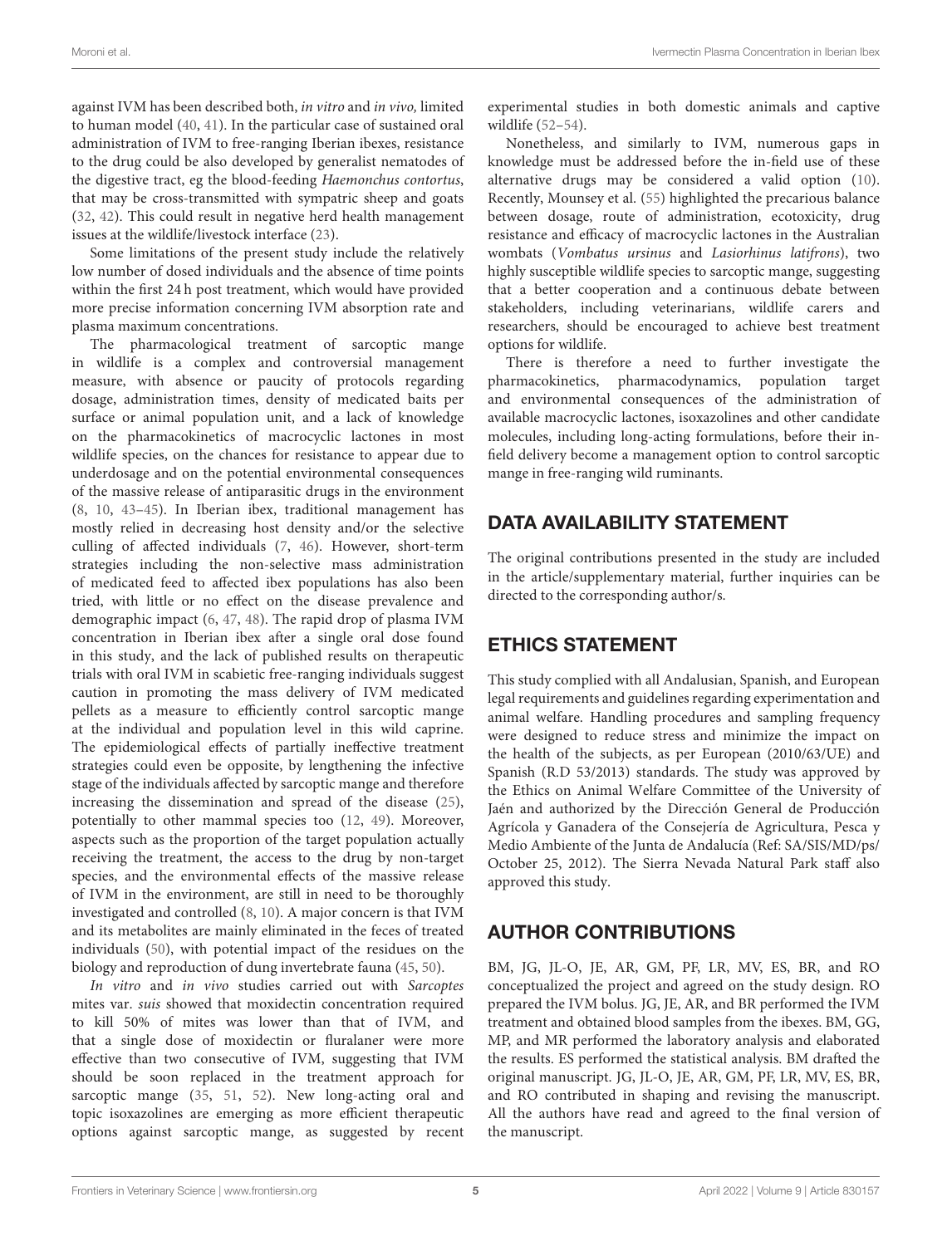## FUNDING

This project was funded by the Consejería de Medio Ambiente de la Junta de Andalucía (project 173/2009/M/00; 03/15/M/00; 861 11 M 00 and 2016/00014/M), and by the Spanish Ministerio de Economía y Competitividad (projects CGL2012-40043-C02-01, CGL2012-40043-C02- 02, and CGL2016-80543-P). The authors' research activities are partially supported by the Plan Andaluz de Investigación (RNM-118 group). MV is supported by a FI-GENCAT Fellowship (2020\_FI\_B2\_00049, co-financiated by Agència de Gestió d'Ajuts Universitaris i de Recerca and European Social Fund)

#### **REFERENCES**

- <span id="page-5-0"></span>1. Pérez JM, Granados JE, Soriguer RC, Fandos P, Márquez FJ, Crampe JP. Distribution, status and conservation problems of the Spanish Ibex, Capra pyrenaica (Mammalia: Artiodactyla). Mamm Rev. (2002) 32:26– 39. doi: [10.1046/j.1365-2907.2002.00097.x](https://doi.org/10.1046/j.1365-2907.2002.00097.x)
- <span id="page-5-1"></span>2. Foose TJ, Ballou JD. Population management: theory and practice: Management of small populations. Int Zoo Yb. (1988) 27:26–41. Available online at: [https://repository.si.edu/bitstream/handle/10088/4040/Foose1988.](https://repository.si.edu/bitstream/handle/10088/4040/Foose1988.pdf?sequence=1) [pdf?sequence=1](https://repository.si.edu/bitstream/handle/10088/4040/Foose1988.pdf?sequence=1)
- <span id="page-5-2"></span>3. Granados JE, Pérez JM, Marquez FJ, Serrano E, Soriguer RC, Fandos YP. La cabra montés (Capra pyrenaica, SCHINZ 1838). (2001). 1:3–37.
- <span id="page-5-3"></span>4. León-Vizcaíno L, Ruíz de Ybáñez MR, Cubero MJ, Ortíz JM, Espinosa J, Pérez L, et al. Sarcoptic mange in Spanish ibex from Spain. J Wildl Dis [Internet]. (1999) 35:647–59. doi: [10.7589/0090-3558-35.4.647](https://doi.org/10.7589/0090-3558-35.4.647)
- <span id="page-5-4"></span>5. París FP. La cabra montés (Capra pyrenaica) en el Parque Natural de las Sierras de Cazorla, Segura y Las Villas. Instituto Nacional para la Conservación de la Naturaleza. (1991) 91:257.
- <span id="page-5-5"></span>6. Espinosa J, Pérez JM, Raéz–bravo A, Fandos P, Cano–manuel FJ, Soriguer RC, et al. Recommendations for the management of sarcoptic mange in free– ranging iberian ibex populations. Anim Biodivers Conserv. (2020) 43:137– 49. doi: [10.32800/abc.2020.43.0137](https://doi.org/10.32800/abc.2020.43.0137)
- <span id="page-5-6"></span>7. Wobeser G. Disease management strategies for wildlife. Rev Sci Tech Int des Epizoot. (2002) 21:159–78. doi: [10.20506/rst.21.1.1326](https://doi.org/10.20506/rst.21.1.1326)
- <span id="page-5-7"></span>Rowe ML, Whiteley PL, Carver S. The treatment of sarcoptic mange in wildlife: a systematic review. Parasit Vectors [Internet]. (2019) 9:1– 14. doi: [10.1186/s13071-019-3340-z](https://doi.org/10.1186/s13071-019-3340-z)
- <span id="page-5-8"></span>9. Artois M, Blancou J, Dupeyroux O, Gilot-Fromont E. Sustainable control of zoonotic pathogens in wildlife: how to be fair to wild animals? OIE Rev Sci Tech [Internet]. (2011) 30:733–43. doi: [10.20506/rst.30.3.2069](https://doi.org/10.20506/rst.30.3.2069)
- <span id="page-5-9"></span>10. Moroni B, Valldeperes M, Serrano E, López-Olvera JR, Lavín S, Rossi L. Comment on: "the treatment of sarcoptic mange in wildlife: A systematic review." Parasites and Vect. (2020). 13:1–4. doi: [10.1186/s13071-020-04347-0](https://doi.org/10.1186/s13071-020-04347-0)
- <span id="page-5-10"></span>11. Moroni B, Angelone S, Pérez JM, Molinar Min AR, Pasquetti M, Tizzani P, et al. Sarcoptic mange in wild ruminants in Spain: solving the epidemiological enigma using microsatellite markers. Parasit Vectors [Internet]. (2021) 14:171. doi: [10.1186/s13071-021-04673-x](https://doi.org/10.1186/s13071-021-04673-x)
- <span id="page-5-11"></span>12. Valldeperes M, Moroni B, Rossi L, López-Olvera JR, Velarde R, Molinar Min AR, et al. First report of interspecific transmission of sarcoptic mange from Iberian ibex to wild boar. Parasit Vectors [Internet]. (2021) 14:481. doi: [10.1186/s13071-021-04979-w](https://doi.org/10.1186/s13071-021-04979-w)
- <span id="page-5-12"></span>13. Rajković-Janje R, Manojlović L, Gojmerac T. In-feed 0.6% ivermectin formulation for treatment of wild boar in the Moslavina hunting ground in Croatia. Eur J Wildl Res. (2004) 50:41–3. doi: [10.1007/s10344-003-0033-9](https://doi.org/10.1007/s10344-003-0033-9)
- <span id="page-5-13"></span>14. González Canga A, Sahagún Prieto AM, José Diez Liébana M, Martínez NF, Vega MS, Vieitez JJG. The pharmacokinetics and metabolism of ivermectin in domestic animal species. Vet J [Internet]. (2009) 179:25– 37. doi: [10.1016/j.tvjl.2007.07.011](https://doi.org/10.1016/j.tvjl.2007.07.011)
- <span id="page-5-14"></span>15. Cerkvenik V, Grabnar I, Skubic V, Doganoc DZ, Beek WMJ, Keukens HJ, et al. Ivermectin pharmacokinetics in lactating sheep. Vet J. (2002) 104:175– 85. doi: [10.1016/S0304-4017\(01\)00612-4](https://doi.org/10.1016/S0304-4017(01)00612-4)

and ES by the Spanish Ministerio de Ciencia Innovación y Universidades (MICINN) through a Ramon y Cajal agreement (RYC-2016-21120). GM is a Serra Húnter Fellow.

## ACKNOWLEDGMENTS

We are grateful to all the people involved in the experiment. Special thanks goes also to the park wardens and fieldworkers in the SNNS and, in particular, to José López, Isidro Puga, Apolo Sánchez, and Antonio Rodríguez for their professional and personal involvement in the study.

- <span id="page-5-15"></span>16. Steel JW. Pharmacokinetics and metabolism of avermectins in livestock. Vet Parasitol. (1993) 48:45–57. doi: [10.1016/0304-4017\(93\)90143-B](https://doi.org/10.1016/0304-4017(93)90143-B)
- <span id="page-5-16"></span>17. Espinosa J, López-olvera JR, Cano-manuel FJ, Fandos P, Pérez JM, López-graells C, et al. Guidelines for managing captive Iberian ibex herds for conservation purposes. J Nat Conserv [Internet]. (2017) 40(June):24–32. Available from: [http://dx.doi.org/10.1016/j.jnc.2017.09.](http://dx.doi.org/10.1016/j.jnc.2017.09.002) [002](http://dx.doi.org/10.1016/j.jnc.2017.09.002) doi: [10.1016/j.jnc.2017.09.002](https://doi.org/10.1016/j.jnc.2017.09.002)
- <span id="page-5-17"></span>18. Alvinerie M, Sutra J, Galtier P, Alvinerie M, Sutra J, Ivermectin PG. Ivermectin in goat plasma and milk after subcutaneous injection To cite this version : HAL Id : hal-00902156 Ivermectin in goat plasma and milk. (1993).
- <span id="page-5-18"></span>19. Bates D, Mächler M, Bolker B, Walker, SC. Fitting linear mixed-effects models using lme4. arXiv [Preprint]. (2014). arXiv:1406.5823. Available online at: <https://arxiv.org/pdf/1406.5823.pdf>
- <span id="page-5-19"></span>20. Barton K. MuMIn multi-model inference, R package version 0.12. 0. (2009). Available online at:<https://r-forge.r-project.org/projects/mumin/>
- <span id="page-5-20"></span>21. Nakagawa S, Schielzeth H. A general and simple method for obtaining R 2 from generalized linear mixed-effects models. Jama. (2013) 2:133– 42. doi: [10.1111/j.2041-210x.2012.00261.x](https://doi.org/10.1111/j.2041-210x.2012.00261.x)
- <span id="page-5-21"></span>22. Team RC. R: A Language and Environment for Statistical Computing. (2013).
- <span id="page-5-22"></span>23. Rossi L, Tizzani P, Rambozzi L, Moroni B, Meneguz PG. Sanitary emergencies at the wild/domestic caprines interface in Europe. Animals. MDPI AG;. (2019) 9:922. doi: [10.3390/ani9110922](https://doi.org/10.3390/ani9110922)
- <span id="page-5-23"></span>24. Yeruham I, Rosen S, Hadani A, Nyska A. Sarcoptic mange in wild ruminants in zoological gardens in Israel. J Wildl Dis. (1996) 32:57– 61. doi: [10.7589/0090-3558-32.1.57](https://doi.org/10.7589/0090-3558-32.1.57)
- <span id="page-5-24"></span>25. León-Vizcaíno L, Cubero MJ, González-Capitel E, Simón MA, Pérez L, Ruiz De Ybáñez MR, et al. Experimental ivermectin treatment of sarcoptic mange and establishment of a mange-free population of Spanish ibex. J Wildl Dis. (2001) 37:775–85. doi: [10.7589/0090-3558-37.4.775](https://doi.org/10.7589/0090-3558-37.4.775)
- <span id="page-5-25"></span>26. Foreyt WJ. Efficacy of in-feed formulation ivermectin against Psoroptes sp. in bighorn sheep. J Wildl Dis. [\(1993\) 29:85–9. doi: 10.7589/0090-3558-29.](https://doi.org/10.7589/0090-3558-29.1.85) 1.85
- <span id="page-5-26"></span>27. Oksanen A, Nieminen M, Soveri T. A comparison of topical, subcutaneous and oral administrations of ivermectin to reindeer. Vet Rec. (1993) 133:312– 4. doi: [10.1136/vr.133.13.312](https://doi.org/10.1136/vr.133.13.312)
- <span id="page-5-27"></span>28. Oksanen A, Åsbakk K, Raekallio M, Nieminen M. The relative plasma availabilities of ivermectin in reindeer (Rangifer tarandus tarandus) following subcutaneous and two different oral formulation applications. Acta Vet Scand [Internet]. (2014) 56:76. doi: [10.1186/s13028-014-0076-9](https://doi.org/10.1186/s13028-014-0076-9)
- <span id="page-5-28"></span>29. Mestorino N, Turic E, Pesoa J, Echeverr\'\ia J, Errecalde JO. Pharmacokinetics in plasma of ivermectin after its oral (solution and tablets) administration to sheep. J Vet Pharmacol Ther. (2003) 26:307–9. doi: [10.1046/j.1365-2885.2003.00485.x](https://doi.org/10.1046/j.1365-2885.2003.00485.x)
- <span id="page-5-29"></span>30. Lespine A, Alvinerie M, Pors I, Chartier C. Influence of the route of administration on efficacy and tissue distribution of ivermectin in goat. (2005) 128:251–60. doi: [10.1016/j.vetpar.2004.11.028](https://doi.org/10.1016/j.vetpar.2004.11.028)
- <span id="page-5-30"></span>31. Scott EW, Kinabo LD, McKellar QA. Pharmacokinetics of ivermectin after oral or percutaneous administration to adult milking goats. J Vet Pharmacol Ther. (1990) 13:432–5. doi: [10.1111/j.1365-2885.1990.tb00800.x](https://doi.org/10.1111/j.1365-2885.1990.tb00800.x)
- <span id="page-5-31"></span>32. Lavin S, Marco I, Rossi L, Meneguz PG, Viñas L. Haemonchosis in Spanish ibex. J Wildl Dis. (1997) 33:656–9. doi: [10.7589/0090-3558-33.3.656](https://doi.org/10.7589/0090-3558-33.3.656)